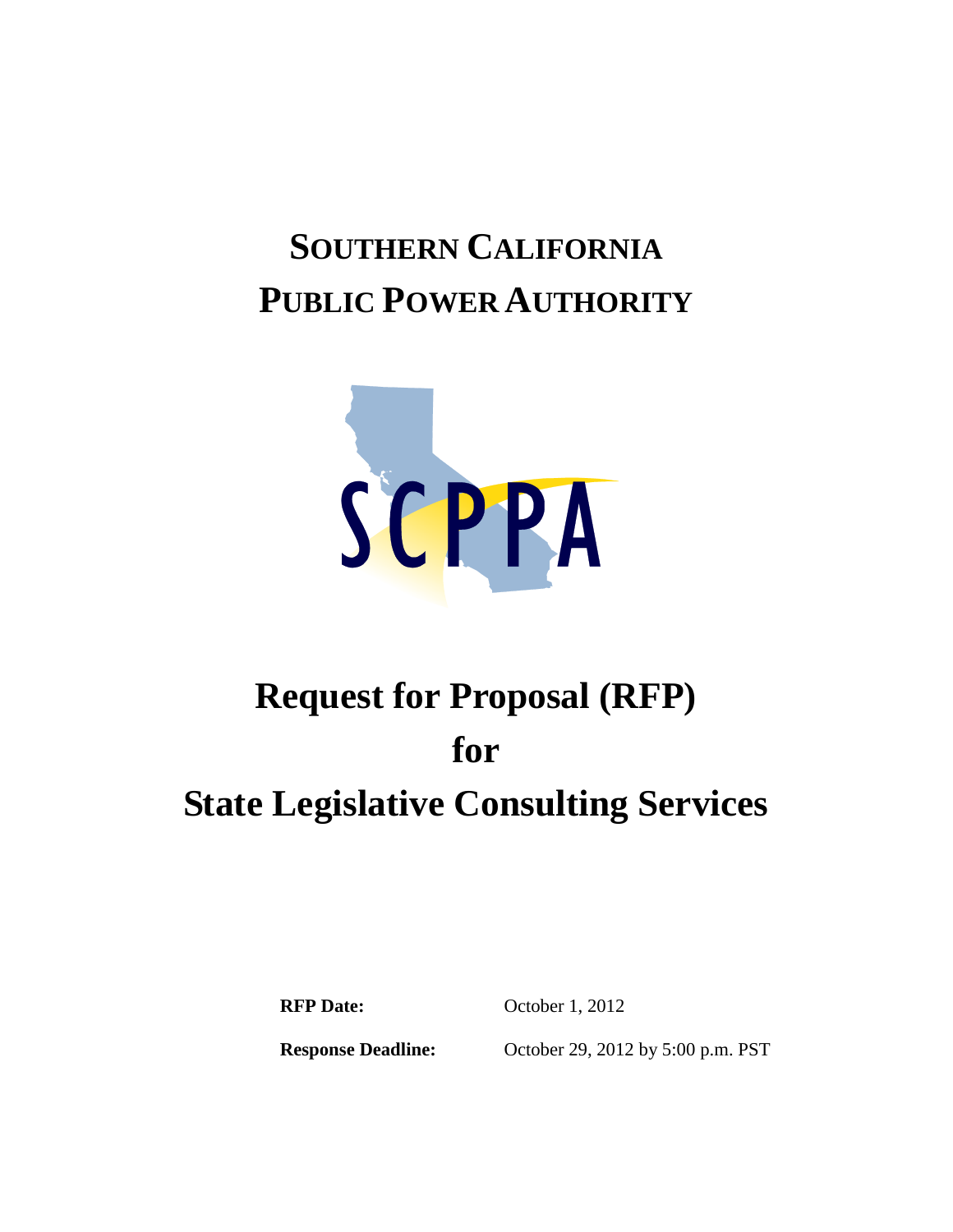## **TABLE OF CONTENTS**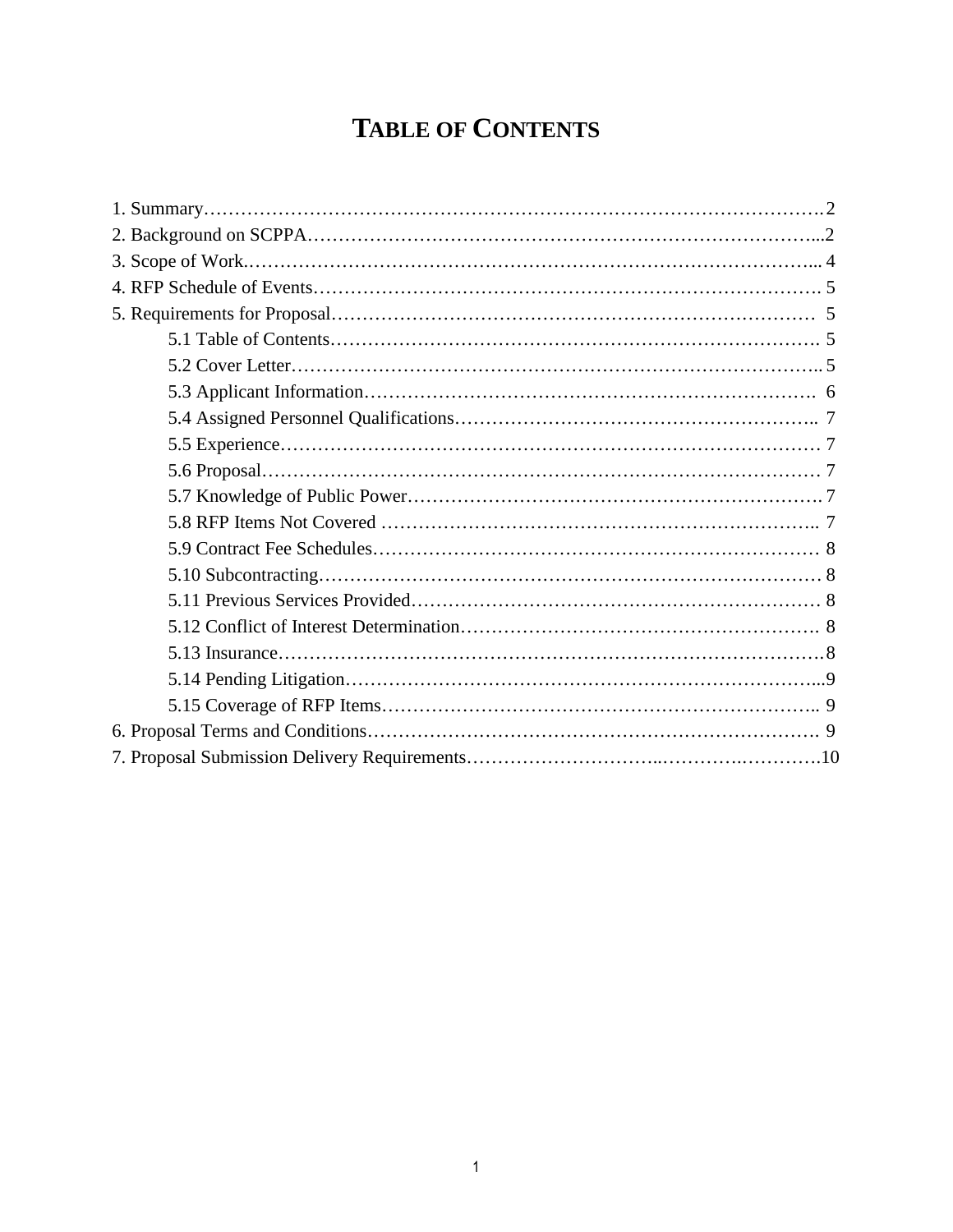### **SOUTHERN CALIFORNIA PUBLIC POWER AUTHORITY**

### **Request for Proposal (RFP) for State Legislative Consulting Services**

#### **Response Deadline: October 29, 2012**

#### **1. Summary**

The Southern California Public Power Authority ("SCPPA") intends to contract with an individual or a firm ("Consultant") to advise and assist SCPPA and its members (SCPPA and its 12 members collectively referred to as "Client") in developing and executing effective legislative strategies to protect and advance the interests of SCPPA and its members relative to proposed legislative matters.

To be considered in this process, SCPPA invites written proposals from qualified and experienced Consultants with:

- a minimum of five (5) years of direct experience lobbying the state legislature;
- a deep understanding of the current trends and issues in energy policy; and
- an active registration at the office of the Secretary of State.

SCPPA reserves the right to amend, withdraw, and cancel this RFP at any time. SCPPA reserves the right to reject any or all responses to this RFP at any time prior to contract execution. SCPPA reserves the right to request or obtain additional information about any and all submittals.

#### **2. Background on SCPPA**

Southern California Public Power Authority (SCPPA) is a joint powers agency comprising eleven municipal utilities and one irrigation district. SCPPA's members consist of the municipal utilities of Anaheim, Azusa, Banning, Burbank, Cerritos, Colton, Glendale, Los Angeles, Pasadena, Riverside, Vernon, and the Imperial Irrigation District. Together they deliver electricity to over 2 million customers in the southern California basin, spanning an area of 7,000 square miles, and with a total population that exceeds 5 million. Formed in 1980, SCPPA was created for the purpose of providing joint financing, construction and operation of transmission and generation projects. Today, SCPPA fulfills a broad range of services for its members by providing effective forums of collaboration though committees such as Customer Service, Finance, Public Benefits, Resource Planning, Transmission and Distribution, Engineering and Operations, Natural Gas, and Renewable Energy Resources.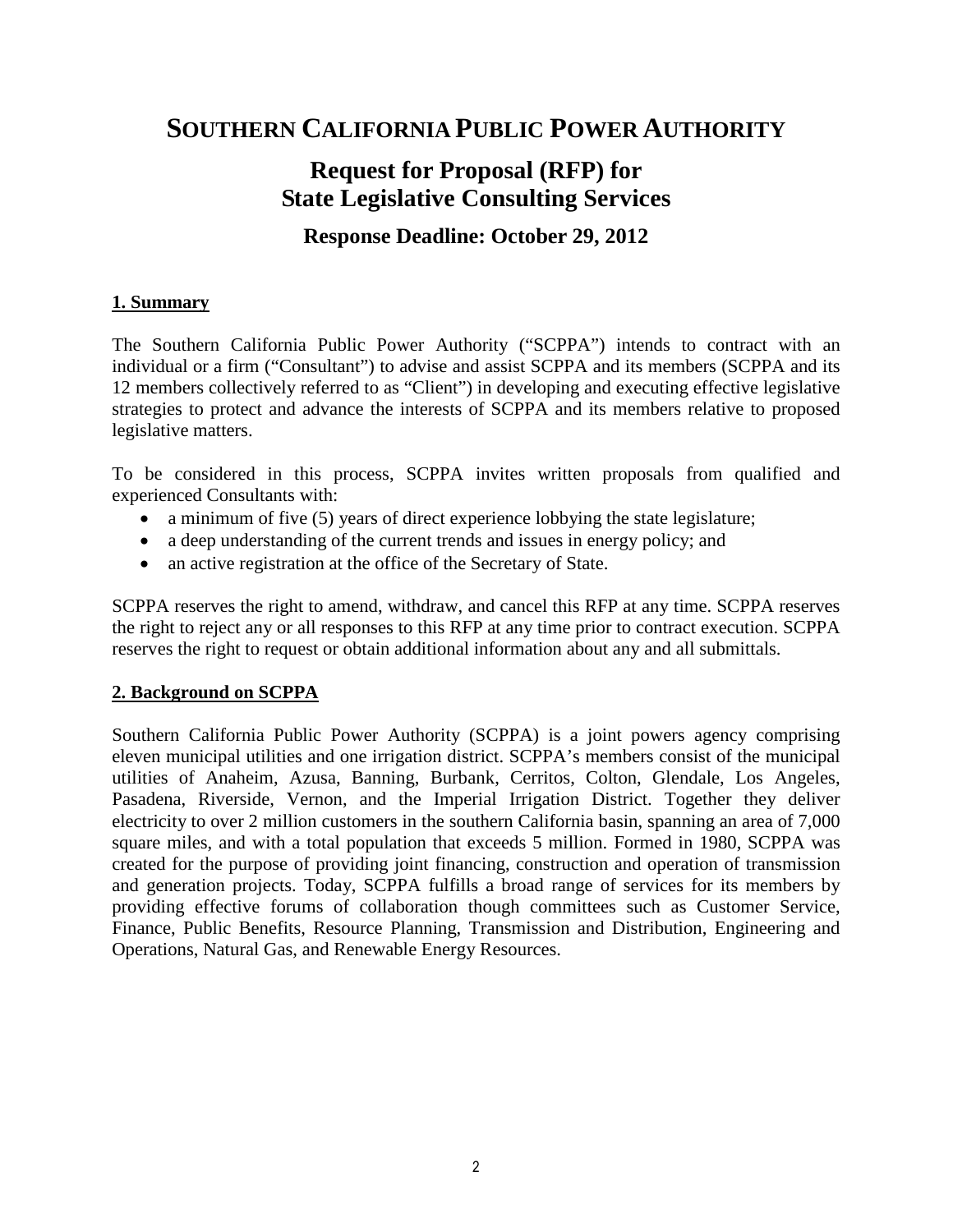SCPPA's twelve members are proud to be public power utilities, customer-owned, locallycontrolled, conservation focused, and vertically-integrated, who retain and embrace their obligation to serve and plan for all the customers in their territories. SCPPA members are:

- Non-profit, owned by their local customers.
- Governed locally by their city councils, not regulated by the Federal Energy Regulatory Commission or the California Public Utilities Commission.
- Vertically integrated, responsible for power supply, transmission, distribution, and customer service.
- Meeting and embracing their legally mandated obligation to serve by planning to meet the long-term needs of their customers.
- Optimizing their energy supply resources. A mixed energy portfolio gives protection from price volatility.
- Providing aggressive, local demand side management programs to encourage conservation and energy efficiency.
- In good company. The twelve SCPPA members, along with their counterparts in the northern part of the state, provide approximately one third of the electricity used in California.
- And finally, they are here to stay. Public power has a history of more than 100 years in Southern California, and continues to be viable and strong.

SCPPA currently has nine generation projects and three transmission projects in operation, generating and bringing power from Arizona, New Mexico, Utah, Washington, Oregon, California, and Nevada. In addition, the Authority owns natural gas reserves in Wyoming and Texas.

SCPPA's projects have been financed through the issuance of taxable and tax-exempt bonds, backed by the combined credit of the SCPPA members participating in each project. As of June 30, 2011, SCPPA had issued \$13.6 billion in bonds, notes, and refunding bonds, of which \$3.3 billion was outstanding.

SCPPA is a member-driven organization. SCPPA promotes and thrives on collaboration among its members. SCPPA members focus on legislative activities that affect their ability to deliver affordable, reliable, and customer desired electricity. To help SCPPA members influence and educate legislators and staff, SCPPA is considering hiring a Consultant.

In alignment with how SCPPA operates, a legislative working group, made up of SCPPA member representatives, will work in partnership with the Consultant in affecting legislation. This workgroup will select legislative priorities, such as, but not limited to, renewable energy procurement and integration, net metering, Feed-in-Tariff, distributed generation, smart grid, energy efficiency, and transmission siting/licensing. Working in partnership with the Consultant, this workgroup will help develop strategies, informational materials/testimony, and messages.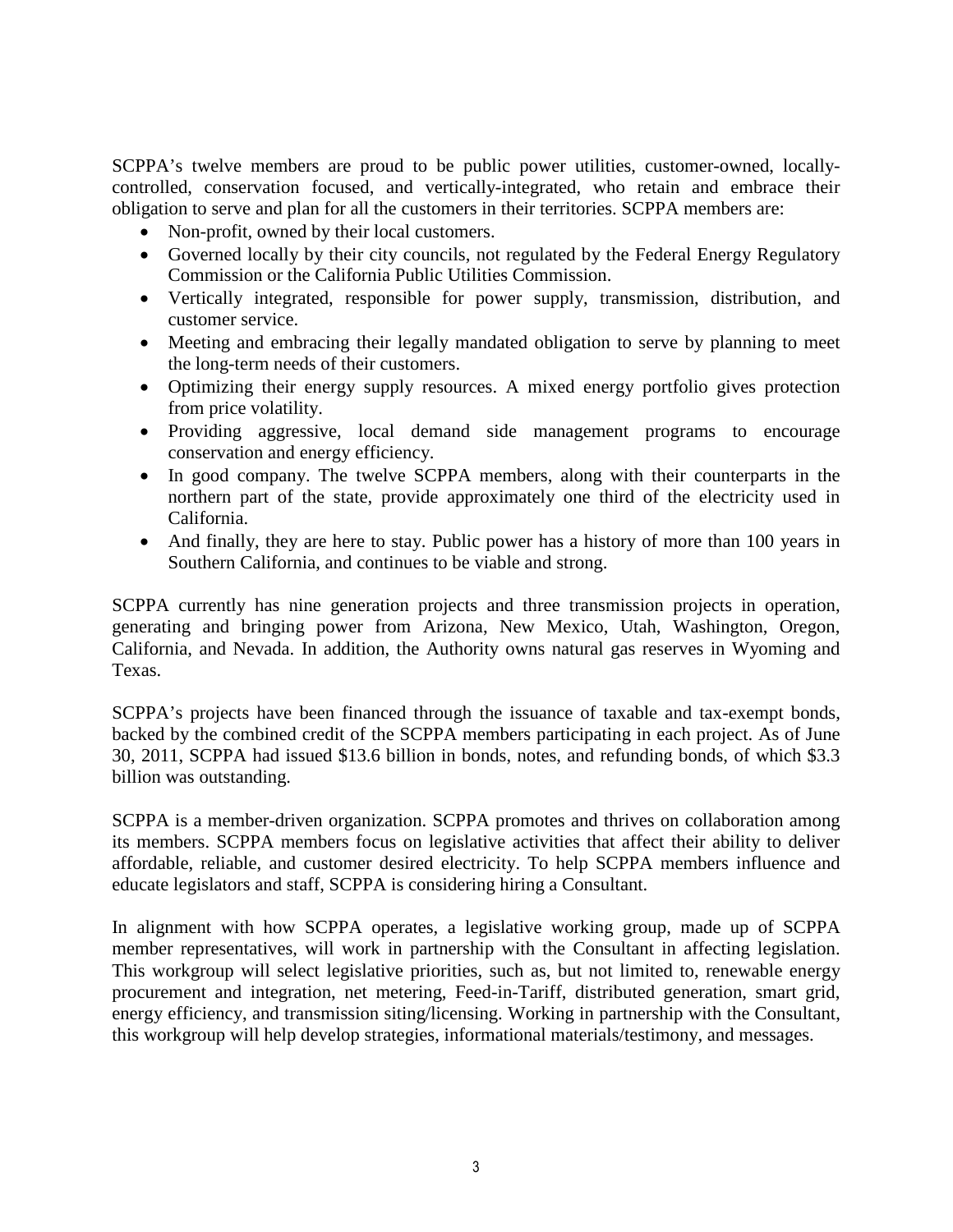#### **3. Scope of Work**

The Consultant shall perform, but is not limited to, the following services:

- 3.1 Represent Client before the state legislature including legislators, committees, and staff – and the governor's staff.
- 3.2 Work closely with and under the direction of SCPPA staff or the SCPPA Legislative Workgroup.
- 3.3 Identify, analyze, track, and report on legislative activities that may affect Client.
- 3.4 Develop and execute legislative strategies that affect legislation important to Client by leading, involving, and coordinating Client activities.
- 3.5 Establish, strengthen, and maintain relationships with legislators and staff, especially legislative leadership and relevant committee chairs, members, and staff.
- 3.6 Advocate for Client's legislative goals by developing and delivering supporting informational documents, messages, public testimony, and legislative correspondence.
- 3.7 Educate legislators, legislative staff, and governor's staff on the impact of legislation on Client's ability to serve and provide affordable rates to its customers.
- 3.8 Propose, develop, and implement educational activities that spotlight the efforts undertaken by the Client to increase energy efficiency, renewable energy use, and environmental stewardship.
- 3.9 Provide regular reports on state legislation, governor's initiatives, and legislative events that may affect Client.
- 3.10 Participate in, provide legislative updates, and provide strategic direction during Client conference calls and meetings.
- 3.11 Coordinate and facilitate meetings with key members and staff of the legislature and the governor's staff for SCPPA members.
- 3.12 Work in partnership with trade/advocacy organizations, including California Municipal Utilities Association, and others, as necessary as well as develop new coalitions with other trade associations and coalitions.
- 3.13 Attend meetings, as necessary and appropriate, to influence outcomes of legislation.
- 3.14 Report on legislative progress at SCPPA board meetings, as needed.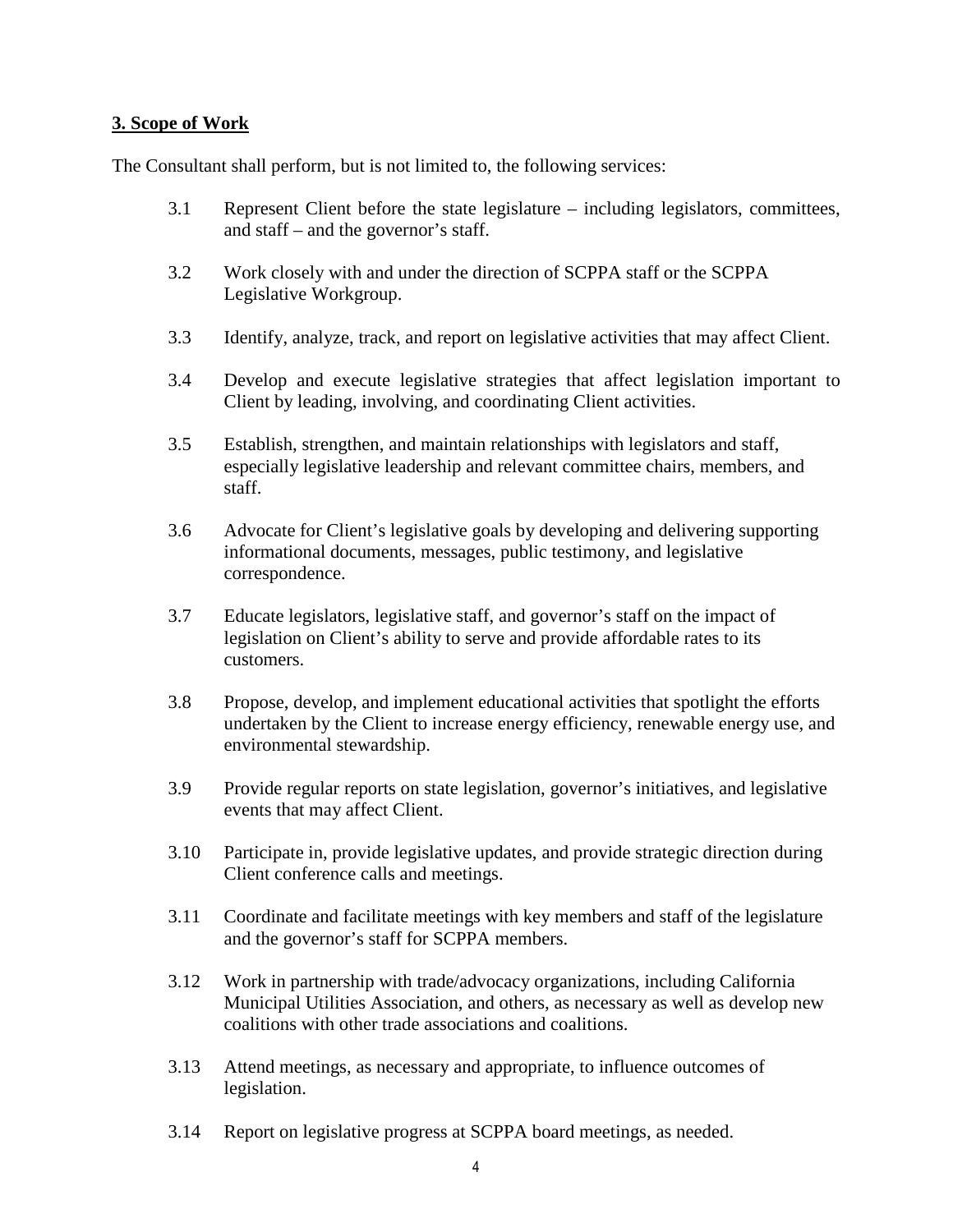#### **4. RFP Schedule of Events**

SCPPA reserves the right to amend, withdraw, and cancel this RFP at any time. SCPPA reserves the right to reject any or all responses to this RFP at any time prior to contract execution. SCPPA reserves the right to request or obtain additional information about any and all submittals. SCPPA intends to select and retain a Consultant for an effective date of January 1, 2013. In preparation for that action, the following schedule of events has been prepared:

Proposals due – October 29, 2012 before 5:00 PM PST Panel reviews proposals – Week of October 29 Panel narrows pool of qualified prospective Consultants – Week of November 5 Panel conducts interviews – Week of November 12 Panel chooses Consultant – Week of November 26 Panel awards and announces Consultant – Week of December 3 Consultant begins providing services – January 1, 2013

All requests for clarification or interpretations of the Scope of Work and Proposal Terms and Conditions set forth in this RFP should be submitted in writing and emailed to: Bill Carnahan at bcarnahan@scppa.org.

#### **5. Requirements for Proposal**

Proposals shall be prepared in such a way as to provide a straightforward, concise delineation of capabilities to satisfy the requirements of this RFP. Proposals with expensive bindings, colored displays, promotional materials, etc. are not necessary or desired. Emphasis should be placed on completeness and clarity of content.

Proposals shall adhere to the following format for organization and content. Proposals must be typed and arranged/divided in the following sequence to facilitate evaluation:

#### 5.1 Table of Contents

Include a clear identification of the proposal by section and by page number.

#### 5.2 Cover Letter

The cover letter shall:

- 5.2.1 Confirm that all elements of this RFP have been reviewed and understood.
- 5.2.2 Include a statement of intent to perform the services as outlined.
- 5.2.3 Express Consultant's agreement to the Proposal Terms and Conditions.
- 5.2.4 Include a brief summary of Consultant's qualifications.
- 5.2.5 State, if any, a summary of exceptions taken to the RFP requirements, Scope of Work, and/or Proposal Terms and Conditions.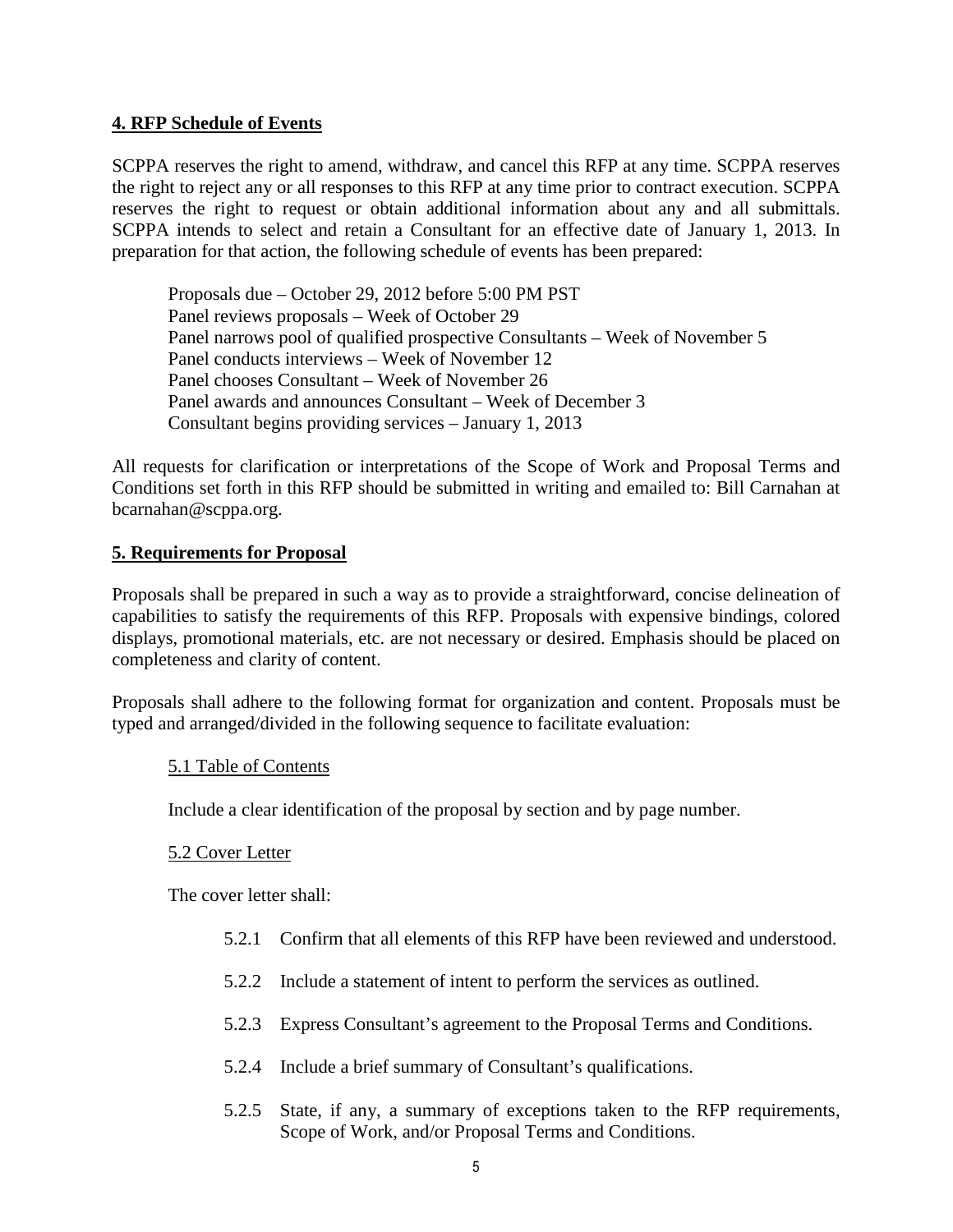- 5.2.6 Reference any contractual terms and conditions required by the Consultant.
- 5.2.7 Identify a single person for possible contact during the RFP review process.
- 5.2.8 Include the names of individuals authorized to represent the Consultant, the titles, addresses, telephone numbers, and e-mail addresses.
- 5.2.9 An officer authorized to bind must sign the proposal on behalf of the Proposer and must include the following declarations on the cover letter:

*"This proposal is genuine, and not sham or collusive, nor made in the interest or in behalf of any person not herein named; the proposer has not directly or indirectly induced or solicited any other proposer to put in a sham bid, or any other person, firm or corporation to refrain from submitting a proposal; and the proposer has not in any manner sought by collusion to secure for themselves an advantage over any other proposer."*

5.2.10 The cover letter shall be limited to three (3) pages.

#### 5.3 Applicant Information

This section shall include relevant applicant information:

- 5.3.1 Firm name.
- 5.3.2 Office location(s) where work will be performed.
- 5.3.3 Address and telephone number for the applicant's main office and any branch offices.
- 5.3.4 Type of entity (corporation, sole proprietorship, partnership, joint venture, etc.).
- 5.3.5 Number of years firm has been in business.
- 5.3.6 Average number of employees during the past five years.
- 5.3.7 Qualifications of the firm to perform the work, including experience.
- 5.3.8 Members of the applicant's professional team (managers, contact person, etc.) by name and title with phone numbers and email.
- 5.3.9 Management qualifications.
- 5.3.10 Other contract related qualifications.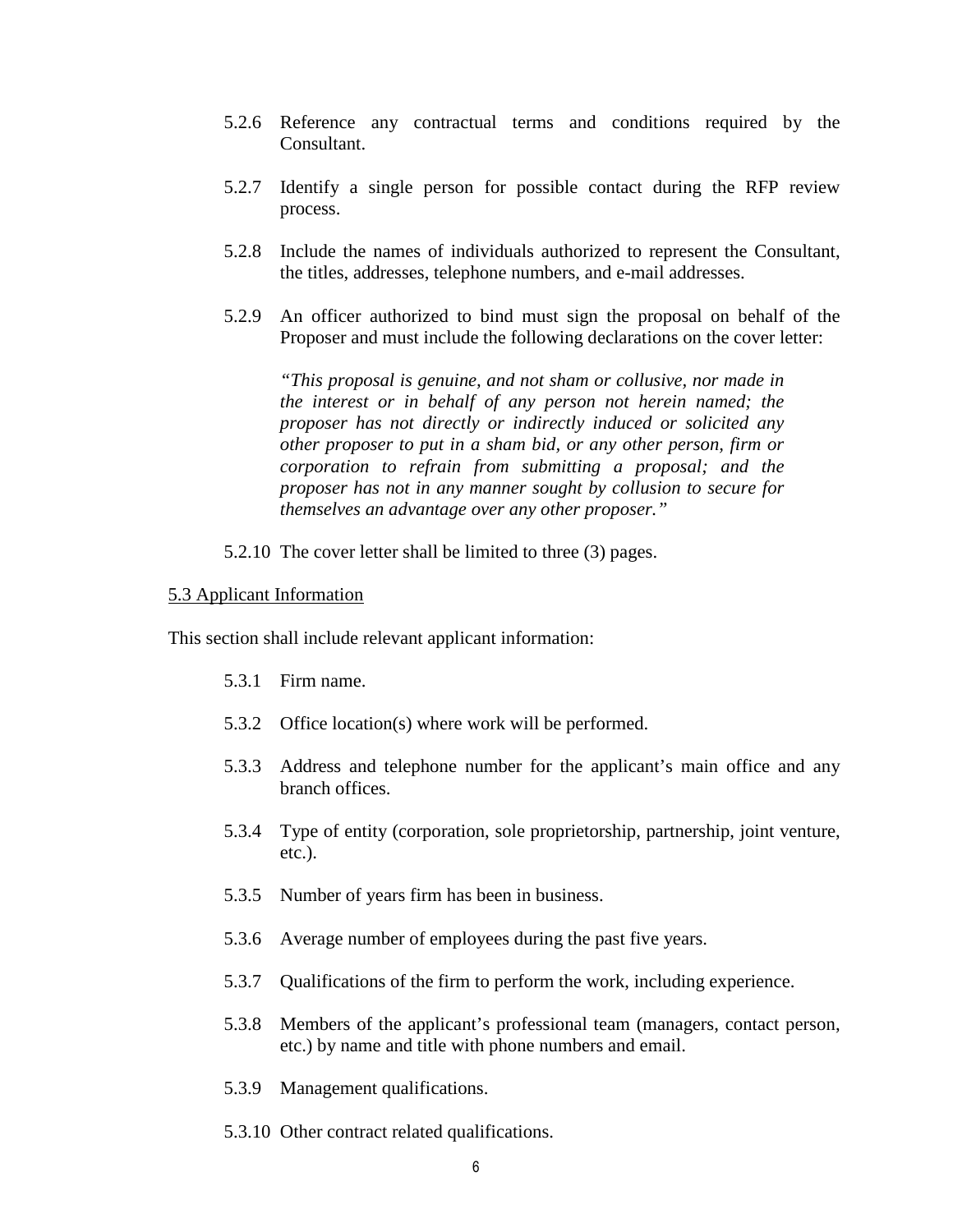#### 5.4 Assigned Personnel Qualifications

Provide an organization chart indicating the position, the level of responsibility, and the respective place within the organization of the individual that will be SCPPA's point of contact. Provide the qualifications of the assigned personnel. Include educational background, references and summaries of relevant work experience performed.

#### 5.5 Experience

List and describe projects that involve related skills to those required in the type of work described in this RFP which have been or are presently performed by your company. Include client reference, contact person, phone number and address.

Describe the experience and effectiveness of your company and your professional and technical staff for this Scope of Work. Demonstrate experience/effectiveness in advancing issues with the Governor's Office and with relationships/experience in or working with: 1) Assembly and Senate leadership, 2) legislative members representing SCPPA territory, 3) various caucuses, and 4) State agency officials.

Describe, if any, Consultant's past or current clients in the utility sector. Outline Consultants role in their legislative outreach program siting specific examples of successes and/or failures.

#### 5.6 Proposal

Provide a detailed description of Consultant's ability to address Scope of Work. Propose and describe programs, activities, and strategies that advance Client's legislative priorities.

#### 5.7 Knowledge of Public Power

Describe knowledge and familiarity with the basic business model of public power. Identify previously enacted electricity legislation that has impacted or could have impacted Client's business model and describe its affect, potential or realized, on Client's business model. Offer a broad example of a SCPPA legislative strategy to deal with the potential legislation.

#### 5.8 RFP Items Not Covered

Present any qualifications or information Consultant believes is relevant, in addition to the required items above, under a separate heading of "Additional Qualifications."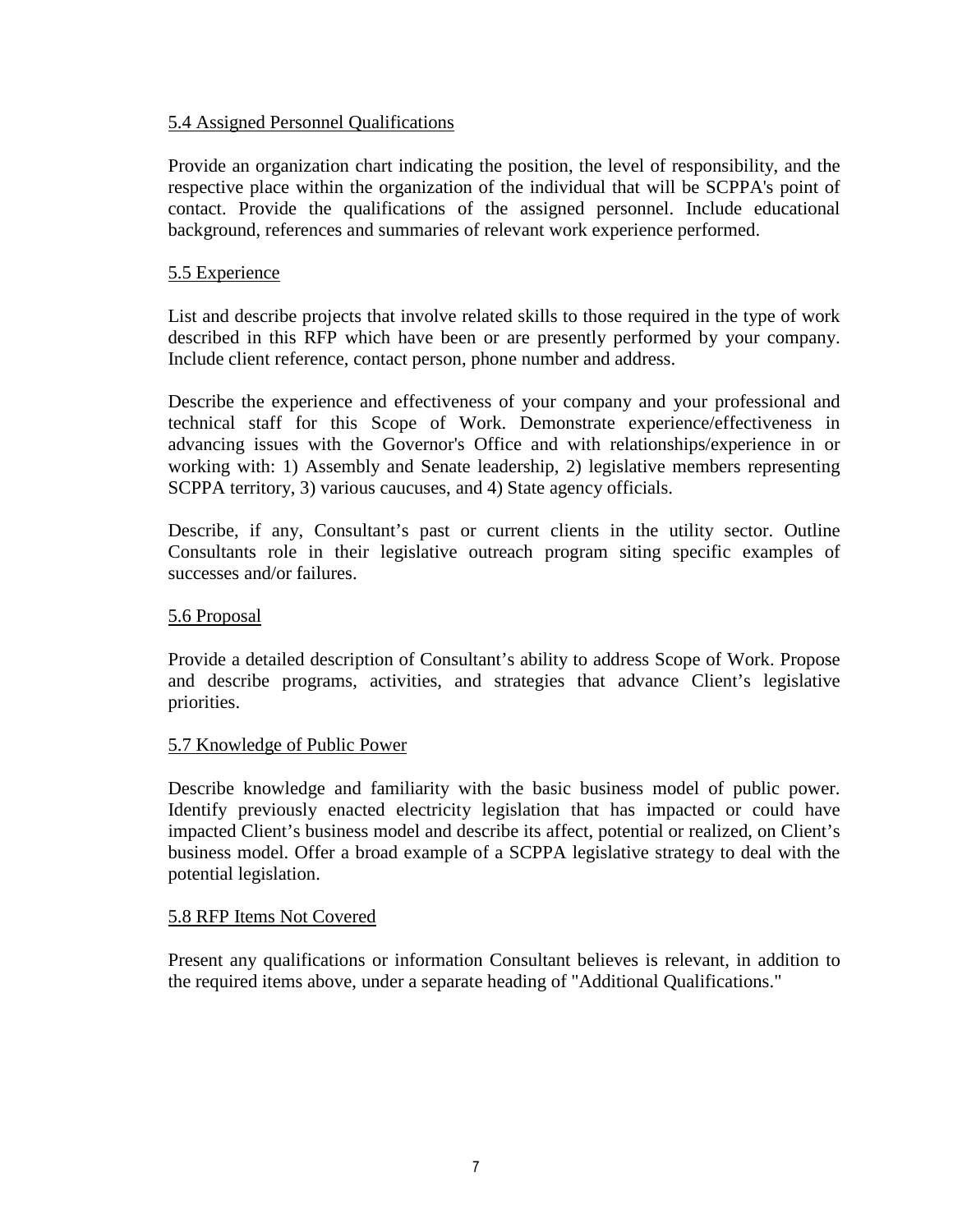#### 5.9 Contract Fee Schedules

Provide the cost for a monthly retainer fee. The retainer fee shall include any and all costs, including, but not limited to, all incidental expenses, with the exception of SCPPA pre-approved travel costs. Prior to contract award, the successful bidder shall supply a detailed breakdown of the applicable overheads and fringe benefit costs that are part of the labor rates and other direct costs associated with the services to be performed.

#### 5.10 Subcontracting

State whether Consultant will use subconsultants to perform services pursuant to the contract. Should the use of subconsultants be offered, the Consultant shall provide the same assurances of competence for the subconsultant, plus the demonstrated ability to manage and supervise the subcontracted work. Subconsultants shall not be allowed to further subcontract with others for work on this program. The provisions of this contract shall apply to all subconsultants in the same manner as to the Consultant. Upon the Contract Administrator's written request, the Consultant shall supply SCPPA with all subconsultant contracts.

#### 5.11 Previous Services Provided

Describe whether the Consultant has, within the last three years, rendered any service to SCPPA or to any of SCPPA's members, either as a consultant or subconsultant, either under the current proposer's name or any other name or organization, If so, please provide details (status as prime or subconsultant, contract number, brief description of the contract, contract start and end dates, the SCPPA or SCPPA member contract administrator name, contract dollar maximum, and total actual contract expenditures).

#### 5.12 Conflict of Interest Determination

Provide information that may be used to evaluate potential conflicts of interest. Include subconsultants, if any listed in the proposal. Specifically, provide a listing of completed and ongoing engagements or work with other entities to assist SCPPA in identifying any potential interests that may conflict with SCPPA's goals under the potential engagement agreement. Giving consideration to the range of work contemplated under the potential engagement described in this RFP provide a listing of completed and ongoing engagements or work to advise other utilities.

#### 5.13 Insurance

SCPPA requires Consultant to maintain sufficient insurance for the type of work being performed. Please include a summary of existing insurance coverage. SCPPA or its Members may require specific insurance coverage to be established and maintained during the course of work and as a condition of award or continuation of contract.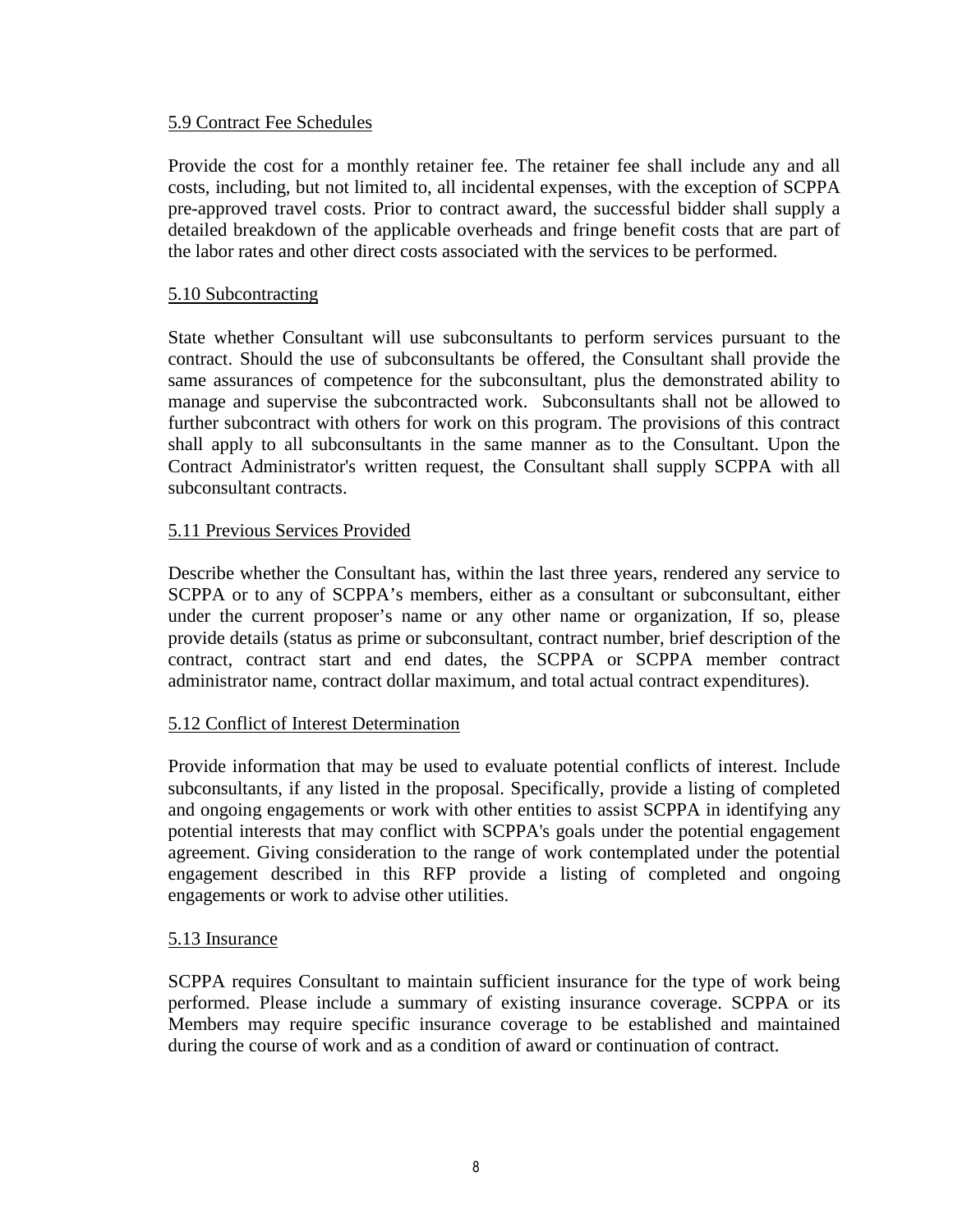#### 5.14 Pending Litigation

Indicate any and all pending litigation that could affect the viability of respondent's proposal or respondent's financial stability.

#### 5.15 Coverage of RFP Items

The proposal must cover the Scope of Work and all the RFP requirements. Any limitation in the proposer's ability to supply information requested in the RFP or to support or perform a particular function should be stated in detail in the appropriate section of your response. Any omissions or deviations from the requirements set forth in this RFP shall be fully described. Failure to adhere to the following format may be a cause for the rejection of the proposal as nonresponsive.

#### **6. Proposal Terms and Conditions**

- 6.1 SCPPA desires to enter exclusive negotiations with the proposer once selected as may be defined through a signed letter of intent and defined term.
- 6.2 SCPPA shall determine at its sole discretion the value of any and/or all proposals including price and non-price attributes.
- 6.3 Proposals may be sub-divided or combined with other proposals, at SCPPA's sole discretion.
- 6.4 SCPPA shall perform an initial screening evaluation to identify and eliminate any proposals that are not responsive to the RFP, do not meet the minimum requirements set forth in the RFP, are clearly not economically competitive with other proposals, or are submitted by respondents that lack appropriate creditworthiness, sufficient financial resources, or qualifications to provide dependable and reliable services.
- 6.5 SCPPA may entertain or eliminate proposals immediately upon receipt or at any future time.
- 6.6 SCPPA reserves the right, without qualification and in its sole discretion, to accept or reject any or all proposals for any reason without explanation to the respondent, or to make the award to that respondent, who, in the opinion of SCPPA, will provide the most value to SCPPA and its customers.
- 6.7 SCPPA may decline to enter into any potential engagement agreement or contract with any respondent, terminate negotiations with any respondent, or to abandon the RFP process in its entirety.
- 6.8 SCPPA considers a wide range of factors in awarding this contract, such as, but is not limited to, proposed fees, experience, or other measure that would result in the greatest value to Client.